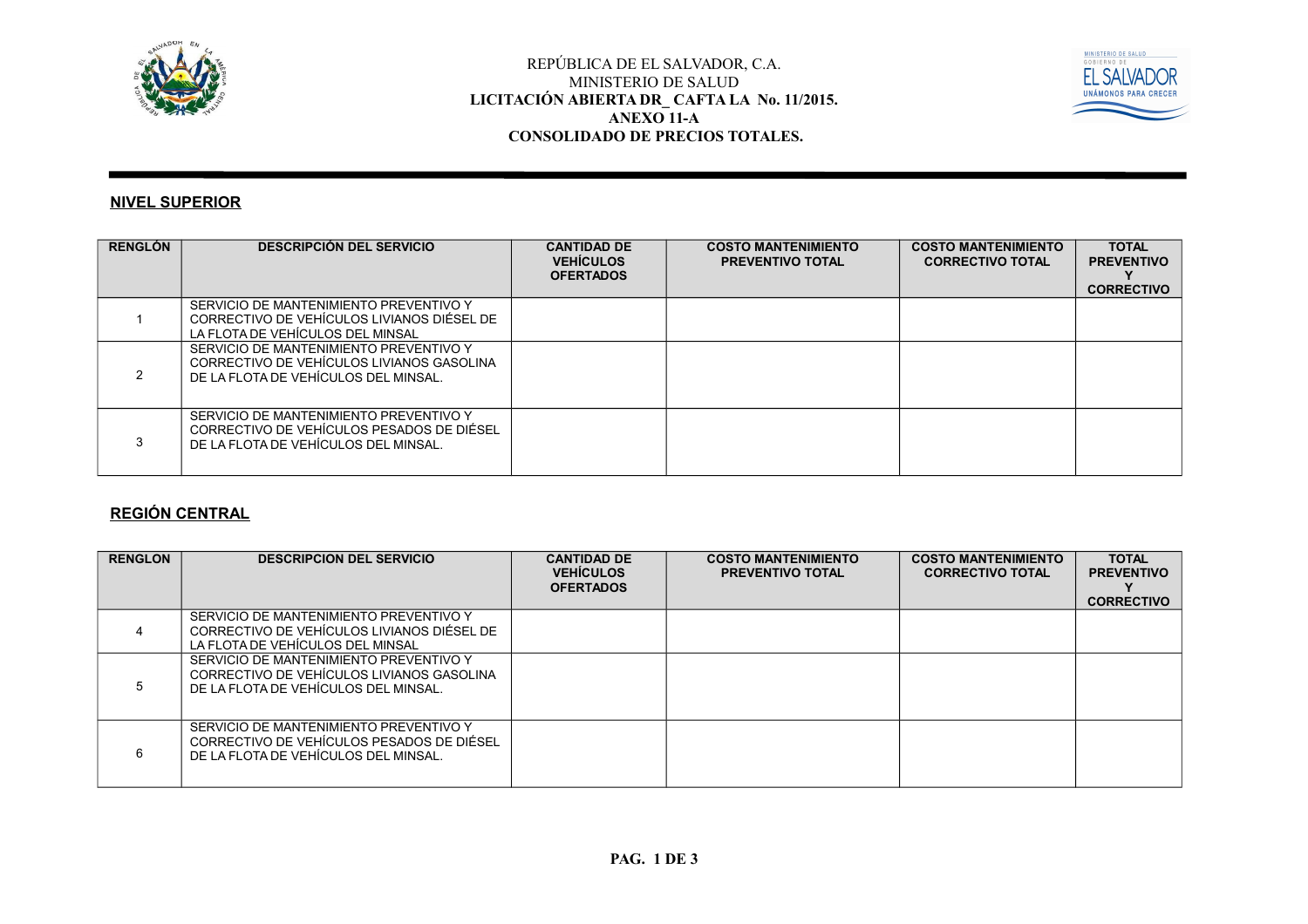



### **REGIÓN PARACENTRAL**

| <b>RENGLÓN</b> | <b>DESCRIPCIÓN DEL SERVICIO</b>                                                                                             | <b>CANTIDAD DE</b><br><b>VEHÍCULOS</b><br><b>OFERTADOS</b> | <b>COSTO MANTENIMIENTO</b><br><b>PREVENTIVO TOTAL</b> | <b>COSTO MANTENIMIENTO</b><br><b>CORRECTIVO TOTAL</b> | <b>TOTAL</b><br><b>PREVENTIVO</b><br><b>CORRECTIVO</b> |
|----------------|-----------------------------------------------------------------------------------------------------------------------------|------------------------------------------------------------|-------------------------------------------------------|-------------------------------------------------------|--------------------------------------------------------|
|                | SERVICIO DE MANTENIMIENTO PREVENTIVO Y<br>CORRECTIVO DE VEHÍCULOS LIVIANOS DIÉSEL DE<br>LA FLOTA DE VEHÍCULOS DEL MINSAL    |                                                            |                                                       |                                                       |                                                        |
|                | SERVICIO DE MANTENIMIENTO PREVENTIVO Y<br>CORRECTIVO DE VEHÍCULOS LIVIANOS GASOLINA<br>DE LA FLOTA DE VEHÍCULOS DEL MINSAL. |                                                            |                                                       |                                                       |                                                        |
|                | SERVICIO DE MANTENIMIENTO PREVENTIVO Y<br>CORRECTIVO DE VEHÍCULOS PESADOS DE DIÉSEL<br>DE LA FLOTA DE VEHÍCULOS DEL MINSAL. |                                                            |                                                       |                                                       |                                                        |

# **REGIÓN METROPOLITANA**

| <b>RENGLÓN</b> | <b>DESCRIPCIÓN DEL SERVICIO</b>                                                                                             | <b>CANTIDAD DE</b><br><b>VEHÍCULOS</b><br><b>OFERTADOS</b> | <b>COSTO MANTENIMIENTO</b><br><b>PREVENTIVO TOTAL</b> | <b>COSTO MANTENIMIENTO</b><br><b>CORRECTIVO TOTAL</b> | <b>TOTAL</b><br><b>PREVENTIVO</b><br><b>CORRECTIVO</b> |
|----------------|-----------------------------------------------------------------------------------------------------------------------------|------------------------------------------------------------|-------------------------------------------------------|-------------------------------------------------------|--------------------------------------------------------|
| 10             | SERVICIO DE MANTENIMIENTO PREVENTIVO Y<br>CORRECTIVO DE VEHÍCULOS LIVIANOS DIÉSEL DE<br>LA FLOTA DE VEHÍCULOS DEL MINSAL    |                                                            |                                                       |                                                       |                                                        |
| 11             | SERVICIO DE MANTENIMIENTO PREVENTIVO Y<br>CORRECTIVO DE VEHÍCULOS LIVIANOS GASOLINA<br>DE LA FLOTA DE VEHÍCULOS DEL MINSAL. |                                                            |                                                       |                                                       |                                                        |
| 12             | SERVICIO DE MANTENIMIENTO PREVENTIVO Y<br>CORRECTIVO DE VEHÍCULOS PESADOS DE DIÉSEL<br>DE LA FLOTA DE VEHÍCULOS DEL MINSAL. |                                                            |                                                       |                                                       |                                                        |